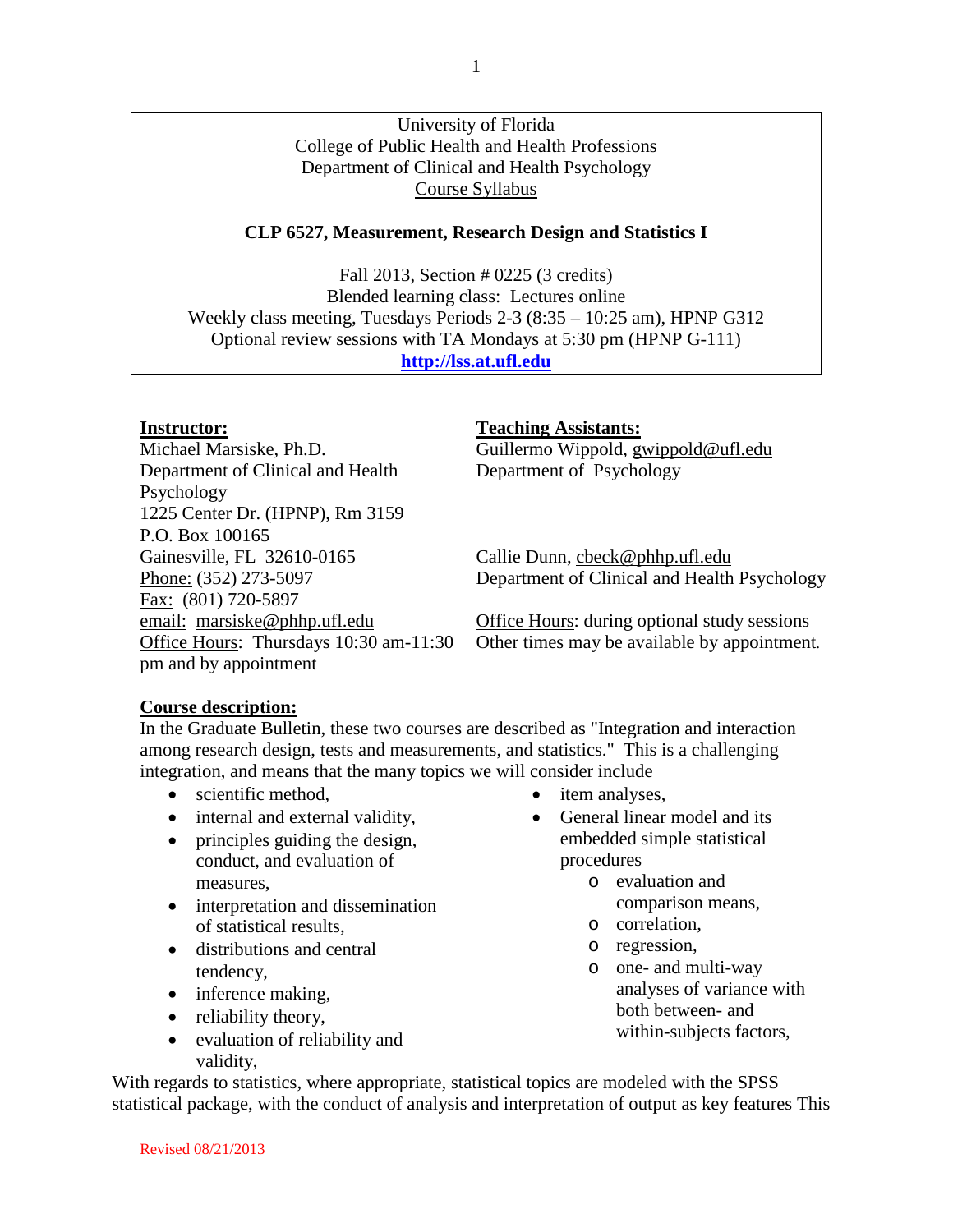is intended to supplement course readings, and to support students in the conduct of their own analyses for class. For some analyses, we will also use student versions of other software (e.g., G\*Power) to conduct analyses that cannot be done in SPSS.

**Students will be required to conduct analyses and bring computers/tablets during weekly Tuesday sessions!** Distracted behavior (e.g., web-surfing during class) is strongly discouraged. Note that when you bring laptops/tablets, that there are **very few electrical outlets** in PHHP classrooms, so you'll want to make sure your battery can hold a 2-hour charge, and that it is charged up before each class.

This class is reading- and homework-intensive. Almost every week includes some written work. For most of us statistical topics can remain abstract (and therefore hard to learn and remember) unless they are applied and practiced. Homework is the principal vehicle for this applied learning.

The instructor is neither a statistician or a mathematician. This course is about applied use of statistics and research design in the service of answering research questions of interest to psychologists. For deeper mathematical treatments of the underlying assumptions and formulae, students are referred to coursework in Statistics and Mathematics.

# **Course objectives**:

- 1. The student will understand the assumptions and conditions governing the appropriateness of the analytic procedures considered in this class, and the research designs under which such procedures are appropriate.
- 2. The student will have an appreciation for the major issues governing the choice of research strategies, including cost, ethics, time available, personnel, state of measurement.
- 3. The student will be an informed user of statistical software, able to implement each of the major analytic techniques on a computer and able to interpret the results.
- 4. The student will be able to identify which procedures are best suited for particular research questions.

# **Course format**

The course will be conducted in the form of blended learning. By Tuesday morning at 8:35 am of each week (unless otherwise noted), students will receive an online lecture for the week. Students are REQUIRED to have listened to the online lecture material NO LATER THAN Tuesday morning of the following week. In-person classes (see below) will assume students have reviewed the material. In person meetings will occur on Tuesday from 8:35 am – 10:25 am (with a 5-minute break from 9:30-9:35). These are group problem-solving sessions, in which students are expected to bring their computer and tablet and – either individually or together – apply techniques and concepts used in the lecture. These group sessions will support student conduct of homework. Homework is the principal vehicle for making in-class exercises concrete. Students are expected to use their own problem solving skills to gain access to computers and software and to figure out how to invoke and use statistical software.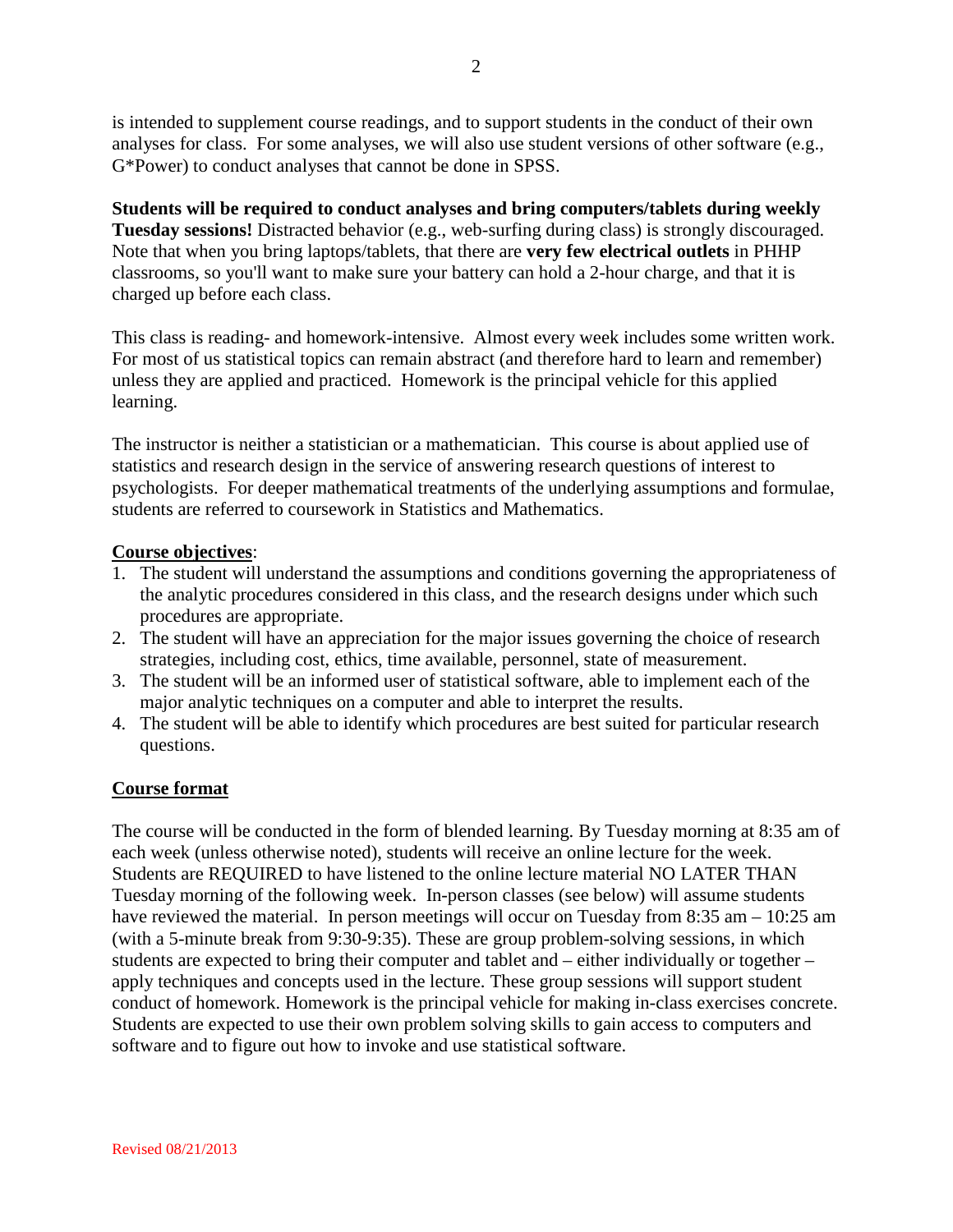The teaching assistants will run an optional tutorial session to discuss upcoming homework, previous homework grading, or unanswered questions from class, Mondays at 5:30 pm in HPNP G111.

# **Prerequisite**:

Formal prerequisites are either (a) admission to doctoral study in Clinical and Health Psychology, (b) admission to doctoral study in the Department of Psychology; **or** (c) admission to doctoral study in Rehabilitation Sciences, Health Services Research, Management and Policy, or Speech, Language and Hearing Sciences. All other students must apply for special admission through the Curriculum Committee of the Department of Clinical and Health Psychology. See Debora Haring, dharing@phhp.ufl.edu for the appropriate forms and procedures. Students applying for admission outside the pre-requisite areas require instructor permission and should arrange to talk to me first.

Students must have access to the SPSS software package and be comfortable with its use (i.e., have an understanding of how to load the program, read data files, enter and access data, run analyses and obtain printout). **See the computer resources section below for special notes on computer and software resources!**

#### **Reading materials**:

There are two kinds of readings for this course. One book is **required** for the course (both the first and second semester) and is listed below. Additional supplemental required and recommended materials (journal articles, sample syntax, websites) will be made available via email as the course progresses, typically as Adobe pdf files. Books have been ordered through the University of Florida's "Text Adoption" service and should be available at any participating bookstore.

#### *Required*

Field, A. (2013). Discovering Statistics Using IBM SPSS Statistics (Fourth Edition). London: Sage. ISBN: 9781446249185. (*Field, in reading chart below*)

Additional readings as indicated, made available via class website

NOTE: THE TRACKING OF READINGS TO LECTURE IS APPROXIMATE! USUALLY, WE TRY TO HAVE YOU READ **AHEAD** OF LECTURE, TO "PRIME THE PUMP". ALSO, WE USUALLY TRY TO HAVE THE READINGS PROVIDE ADDITIONAL/SUPPLEMENTAL MATERIAL THAT YOU WILL NOT HEAR IN CLASS.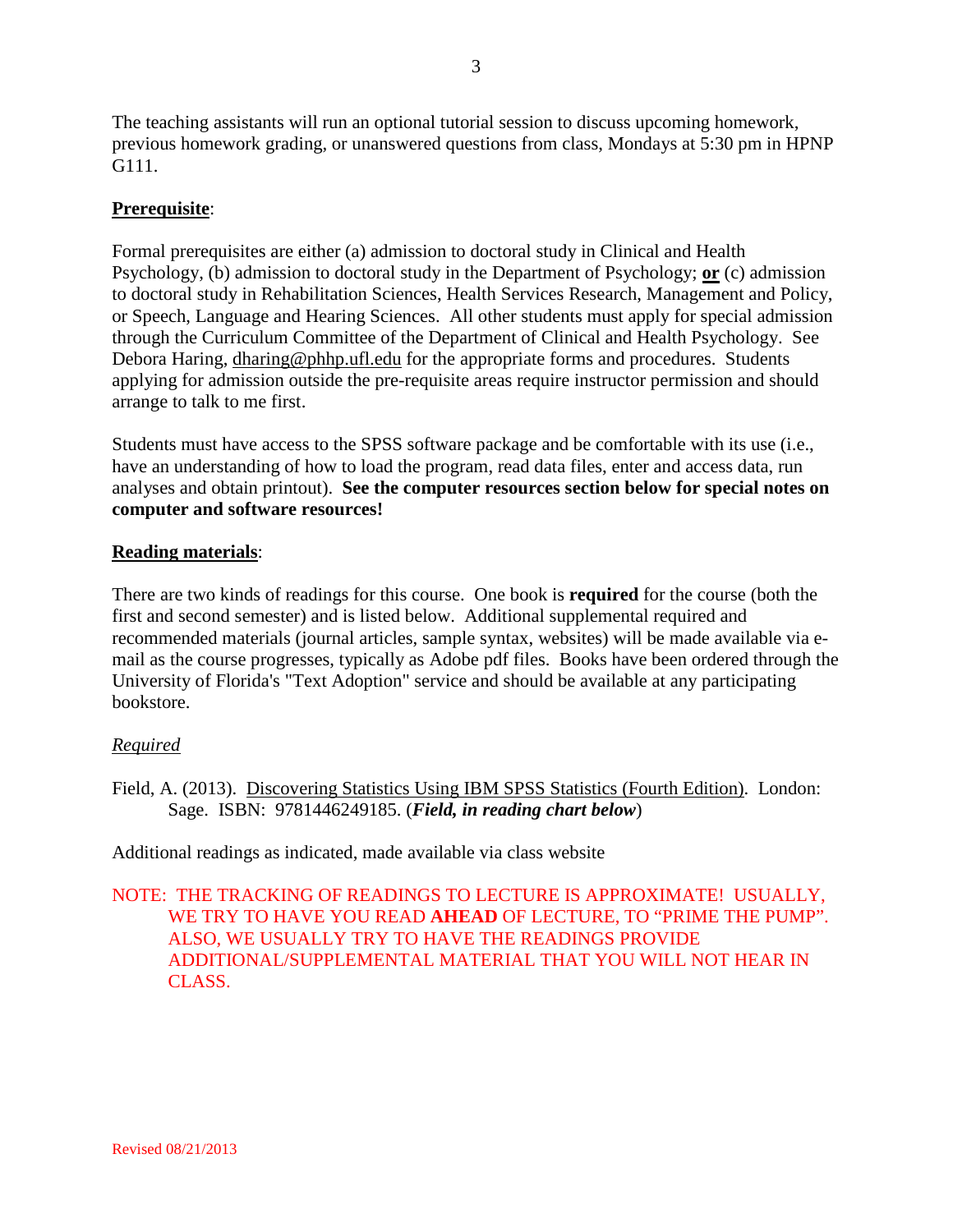### **Additional Recommended Resources:**

In many weeks, there is a video viewing recommendation. *These videos are denoted as AAO in the reading chart below.* Videos are taken from the Annenberg/CPB project series, "Against All Odds," a series of 26 basic-education statistics videos. Each video is one half-hour in duration. Course content generally complements what we are discussing in class, although the videos often provide useful practical and graphical illustrations of concepts. The videos are available free of charge in streaming Windows Media format. **You should have access to a high-speed internet connection** (e.g., most on-campus computers) when viewing these videos. (Note, for students in PHHP: Watching videos via terminal server is discouraged, due to slow screen refresh times). The website is [http://www.learner.org/resources/series65.html.](http://www.learner.org/resources/series65.html) You will have to complete a onetime free-registration, and have cookies enabled. Then, click the "Individual Program Descriptions" to get to individual programs. Click the "VOD" icon (video on demand) to access your program.

Two websites related to Andy Field's book also include helpful additional slides, self-test questions, and even demonstration videos. Please visit Andy's personal website <http://www.statisticshell.com/apf.html> , and the Sage website for his book: <http://www.sagepub.com/field3e/student.htm> .

# **Course website**:

The class uses the UF elearning portal for posting of supplemental readings, copies of overheads, audio files, self-assessment examinations. Log on at [http://lss.at.ufl.edu](http://lss.at.ufl.edu/) (Sakai) and you should find the course link there. Course assignments and data sets will be posted there. The online lectures and handouts will generally be made available by Tuesday morning of each week. An announcement will be sent to the class list when the handouts have been posted.

#### **Grading procedure and scales**:

Percentage grades in this class are earned on the basis of points (described below), which are then converted to letter grades and grade point equivalents (as shown in the chart below).

| Percen-<br>tage or<br>points<br>earned in<br>class | $93% -$<br>100% | $90% -$<br>92% | $87% -$<br>89% | $83% -$<br>86% | $80% -$<br>82% | $77% -$<br>79% | 73%<br>76% | 70%-<br>72% | $67% -$<br>69% | $63% -$<br>66% | $60% -$<br>62% | Be-<br>low<br>60% |     |     |     |       |
|----------------------------------------------------|-----------------|----------------|----------------|----------------|----------------|----------------|------------|-------------|----------------|----------------|----------------|-------------------|-----|-----|-----|-------|
| Letter<br>Grade<br>equivale<br>nt                  | A               | A-             | $B+$           | B              | $B -$          | $C+$           | C          | $C-$        | $D+$           | D              | $D-$           | E                 | WF  |     | NG  | $S-U$ |
| Grade<br>points                                    | 4.0             | 3.67           | 3.33           | 3.0            | 2.67           | 2.33           | 2.0        | 1.67        | 1.33           | 1.0            | 0.67           | 0.0               | 0.0 | 0.0 | 0.0 | 0.0   |

For greater detail on the meaning of letter grades and university policies related to them, see the Registrar's Grade Policy regulations at http://www.registrar.ufl.edu/staff/minusgrades.html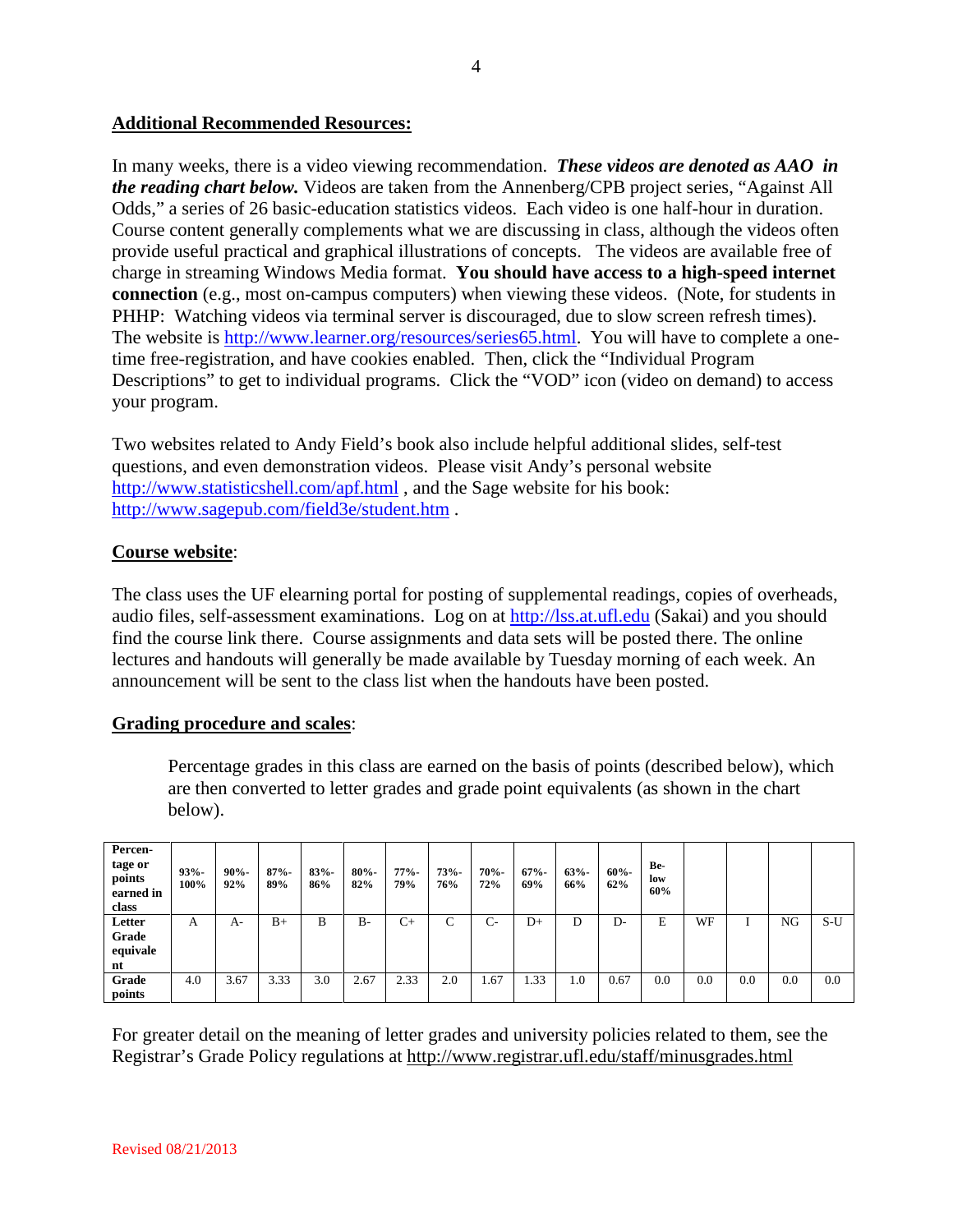On the course schedule below is listed the date on which each assignment is distributed to the class. Assignments are always due, in Sakai, immediately before class time on their due date; this is usually 8:34 am. At the end of each class (CLP 6527, CLP 6528) there will be an online **Final Exam. For CLP 6527, this exam is a multiple choice exam. It will occur Wednesday** December 11, 2013, 10 am – 11 am (official UF exam time)**.** 

The grade for the class will be based on your assignment scores, your in-class exercise submissions, and your final exam. **Note**: The number of assignments and exercises is not set in stone; we might have to add or remove an assignment, depending on class progress. If this occurs, the remaining assignments will be prorated so that they still, collectively, contribute 60% to your final grade. In addition, even if the assignments differ in the number of points that they are worth, each assignment will be weighted to contribute equally to your final grade. So, if we have 6 assignments, each one is worth 10% of the grade. If we end up having only 5 assignments, each one is worth 12% of grade. All assignments count for the exact same percentage of your grade, even if they are individually worth a different number of points.

# *Homework Assignments (All students)*

#### *60% of grade*

In most weeks, on Thursday, a homework assignment will be given; it is typically due the following Thursday. (Exact schedule below). The assignments are designed to be mostly quantitative work (implementing skills from that week's class). *The quantitative work may cover material covered in class, in your readings, or both.*

**When you submit your assignments to Sakai, it is essential that (a) you put your name in the "name" field of the homework, and (b) the first word of your assignment document title be your LAST NAME. After 2 reminders about this, a 2-point deduction will be made on each homework for which these naming conventions are forgotten. See below for additional policy on late submissions.**

Assignments will consist of multiple items. Each and every item will have equal weight and will be graded according to the rubric below. (Note: partial points, e.g., 7.5, are permissible; TAs may also score out of range for specific reasons.)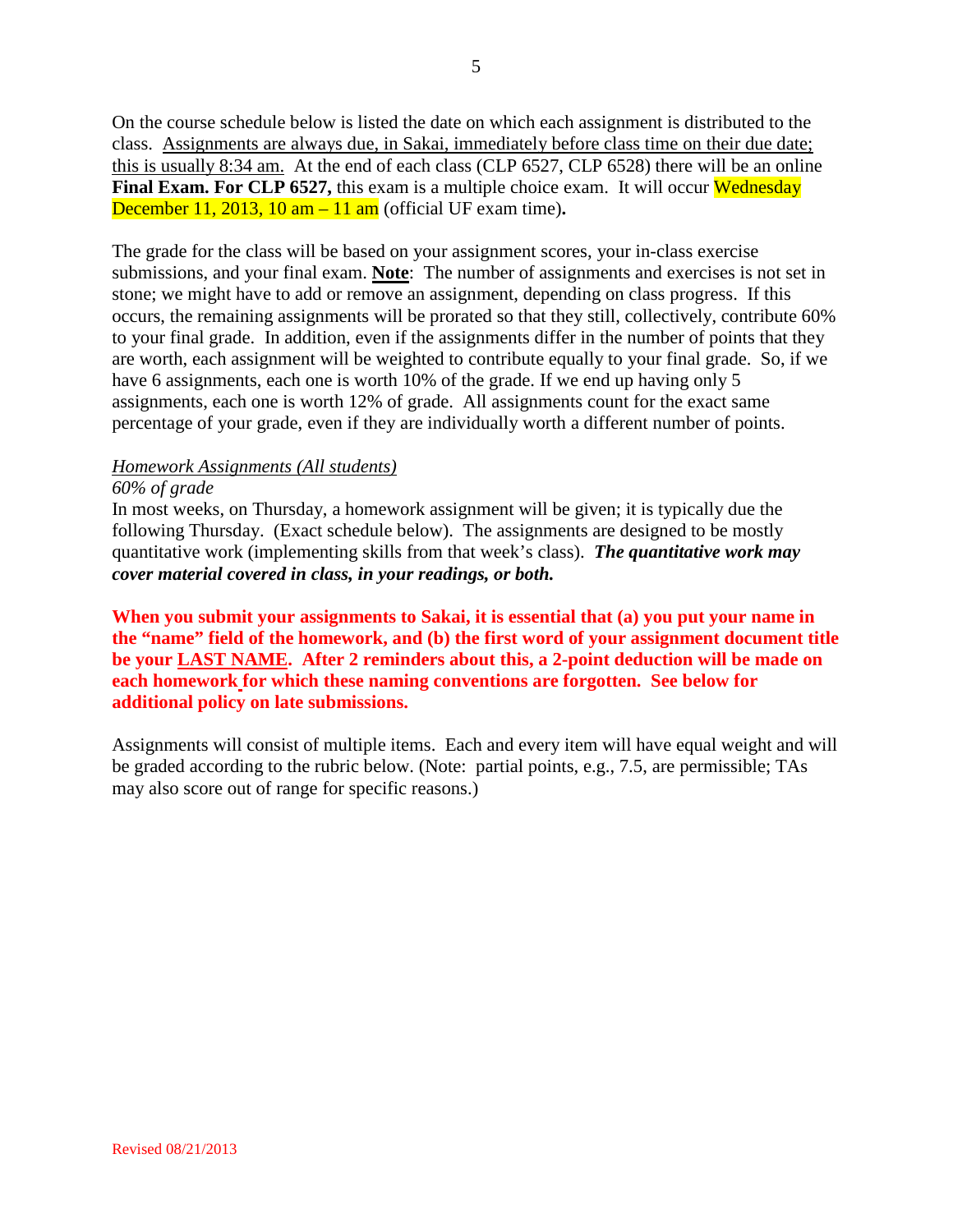| $\overline{0}$ | not attempted                                                                           |
|----------------|-----------------------------------------------------------------------------------------|
| $\overline{7}$ | "mercy point" (e.g., you really don't deserve a point, but because you made some        |
|                | attempt, this is acknowledged; example: doing a stepwise regression when the            |
|                | question asks for hierarchical); note: there must be SOME evidence of relevant          |
|                | effort; random text would earn a "0"                                                    |
| 8              | doing the correct analysis, but coming up with the wrong numbers (e.g., choosing        |
|                | the wrong DV or IV combination)                                                         |
| $\mathbf{Q}$   | substantially correct, but either (a) missing one or more essential item (e.g., you     |
|                | conduct a regression and include the regression table, but fail to discuss or interpret |
|                | it), or (b) you include too much information (e.g., you include tables/figures that are |
|                | not needed for the answer, and you also fail to defend/explain why it is relevant).     |
|                | Teaching assistants will provide you with a list of missing elements upon grading       |
| 10             | adequate/all required elements are present                                              |

In addition to reinforcing content learned in class, homework questions are designed to provide students with experience analyzing, presenting and discussing research methods and results for a scientific audience. Students are therefore encouraged to think carefully about the information needed to adequately address each question. The following guidelines are intended to facilitate this process:

- Each question will have defined length-of-response guidelines.
	- o Do not exceed these guidelines—they are usually more generous than is needed to answer the question (there will be a grade penalty for alterations).
	- o If you paste figures or tables, use the "Paste Special" feature to paste as a "**picture**" or "**bitmap**", so that the output can fit within the space provided.
- Be judicious in your selection of output. Including output that is not relevant to the problem, or that is not discussed in your answer, will lead to a grading penalty being applied. Homeworks will not be scrutinized for compliance with APA format unless this is explicitly requested.

*Students who are confused about the meaning/phrasing of a question are welcome to ask for clarification on the class discussion in Sakai.*

#### *In class exercises*

#### *12% of grade*

In many weeks, there will be in-class problem solving exercises. These will not be posted in advance. They will be posted/distributed at the beginning of the Tuesday class (and will expire by the end of the class). Students will receive verbal instructions regarding what to post during the class (typically it may be a selection of output, or a brief interpretation, or what is posted might vary by small group). These will be graded on a presence/absence basis. Each posting will be worth an equal % of the 12% (i.e., if there are 12 exercises, each one will be worth 1%; if there are 10 exercises, each one will be worth 1.2%).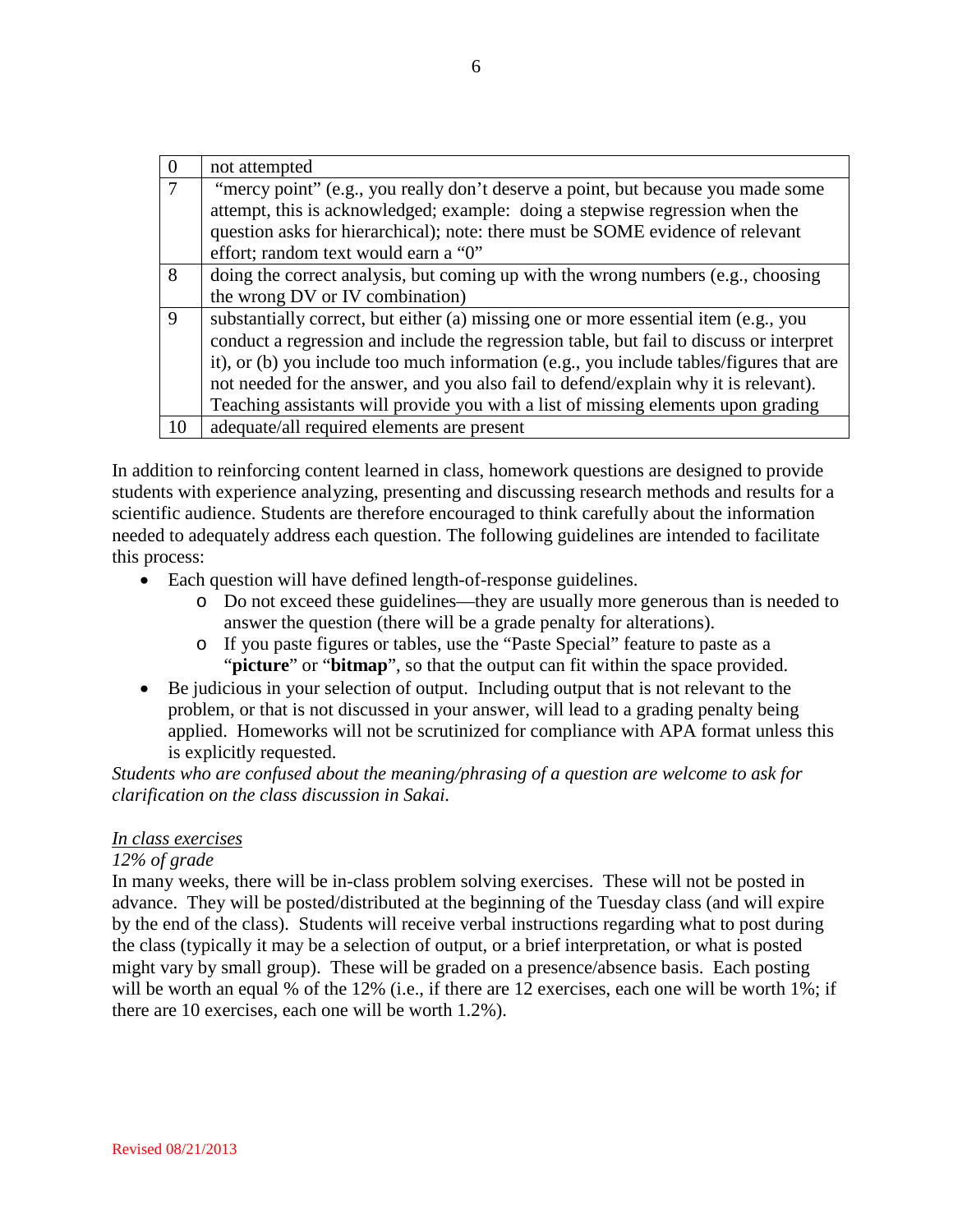# *Final exam*

#### *28% of grade*

This one-hour exam will be scheduled during the UF Exam period (details below). The exam will consist of 25 multiple choice questions; the exam will be administered via Sakai on Wednesday December 11, 2013, 10 am – 11 am at the class Sakai portal (in the "Assessments" tab). The exam covers the entire semester (both lectures and readings). Students are strongly urged to keep up with the multiple-choice self-assessments in most weeks, as these are close in content and format to the actual exam questions. The exam requires a good internet connection; UF "best practices" for online exams will be reviewed in class.

#### **Incomplete grades**:

An incomplete grade may be assigned at the discretion of the instructor as an interim grade for a course in which the student has 1) completed a major portion of the course with a passing grade, 2) been unable to complete course requirements prior to the end of the term because of extenuating circumstances, and 3) obtained agreement from the instructor and arranged for resolution (contract) of the incomplete grade. Instructors assign incomplete grades following consultation with Department Chairs.

#### **For extra help**:

The instructional team will make every effort to support students in understanding course content and reading materials. The following resources are available for this purpose:

*Class Discussion.* The class question-and-answer discussion board will occur in Sakai ("Discussion" link), and will be monitored by the entire instructional team. Unfortunately, due to the limitations of Sakai, questions can no longer be posted anonymously.

**Note #1**: You can receive notifications whenever the discussion board is updated. Simply go to "Discussions" and select "Watch" in the upper Discussion menu. In the "Watch" link, select "Notify me by email whenever a new message is posted".

**Note #2:** We ask that you minimize sending questions **directly** to the TAs/instructor to ensure that

- (a) your classmates can share in the insights by reading the blog
- (b) the instructional staff does not end up answering the same question multiple times.
- (c) you benefit from the possibility of receiving responses from any of the three instructional members, rather than just the person you e-mailed.

For these reasons, emailed questions will be strongly discouraged, unless they relate to highly personal and idiosyncratic issues. Emailed questions may receive the response of "please post this on the blog so it can be answered". If you are afraid that your question will give away the answer, please think about how to rephrase it so that it does not give away the answer. If this is not possible, then you may e-mail the instructional staff directly.

*Weekly Review/Help Session.* The teaching assistants have arranged a regular "workshop" Mondays at 5:30 pm, HPNP G111, to discuss homework and materials from the previous class. These review sessions will be held each week when there is homework due; on weeks without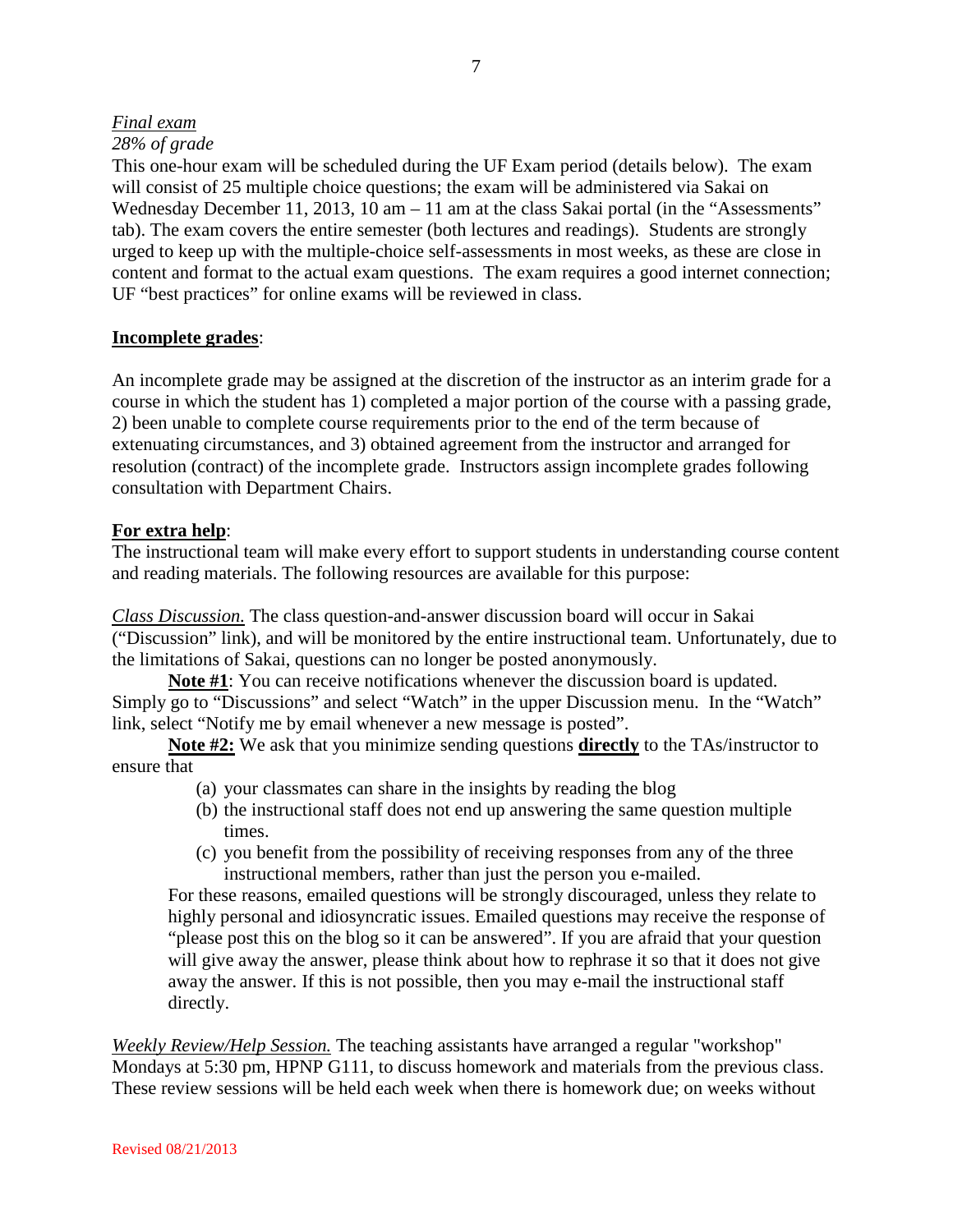homework, a review session will be held only if requested by the students (requests should be submitted on the blog).

*Office Hours and Appointments.* Dr. Marsiske has designated office hours (see top of syllabus for details). Additional "extra help" appointments can be made with the instructor or TAs, if needed. Note, though, that these are not intended as a venue for, in essence, re-teaching the course. Instructional staff is more than willing to help, but students *must* first complete these steps before requesting additional assistance:

- Review the blog in case it provides clarification
- Re-examine the notes from class
- Listen to the accompanying audio.
- Read (or re-read) the readings from that week.
- Consider watching the associated video, and/or Andy Fields' supplemental notes [\(http://www.statisticshell.com/apf.html,](http://www.statisticshell.com/apf.html) and then click the "Statistics Hell-P" link) at his website or at the Sage website (http://**w**[ww.sagepub.com/field3e/,](http://www.sagepub.com/field3e/) you may need to complete a free registration)

In reviewing the above resources, students are asked to write down specific questions about the material that is causing confusion. If you have, in good faith, put in the work to improve your understanding, then the instructional staff can build on all your preparatory work and really help you over the "humps".

# **Software/computing resources:**

The "official" software language of this course will be SPSS (whatever the latest version supported by PHHP is). **All students must have access to the full-featured version of SPSS, regardless of specific version number.** See note above. Students are **required** to bring tablets/computers to weekly class meetings, and they will be **required** to conduct SPSS analyses in class.

- Students in PHHP will access SPSS via our terminal server (ts.phhp.ufl.edu). You will need a terminal services compatible remote desktop client. This is free in Windows. For iOS clients, the rdp app (not the free one) is the best. For Macs, a free remote desktop client (CoRD) and instructions are available at http://it.phhp.ufl.edu/2012/03/12/terminalserver/
- Students not in PHHP will access SPSS via the http://info.apps.ufl.edu/ website. (Please see that site for technical instructions, as I do not have access to it, and cannot provide more guidance).

These are both virtual machines, which means you can run SPSS on any Windows, MAC, or even tablet (iOS, anyway) machine. In the event that you want your PERSONAL copy on your PERSONAL machine, you will want to buy the SPSS Graduate Pack PREMIUM Edition (no lower version will suffice) AND AMOS (sold separately). SPSS should be at the bookstore, or you can purchase online at http://onthehub.com; as far as I know, http://onthehub.com is your only source if you choose to purchase AMOS.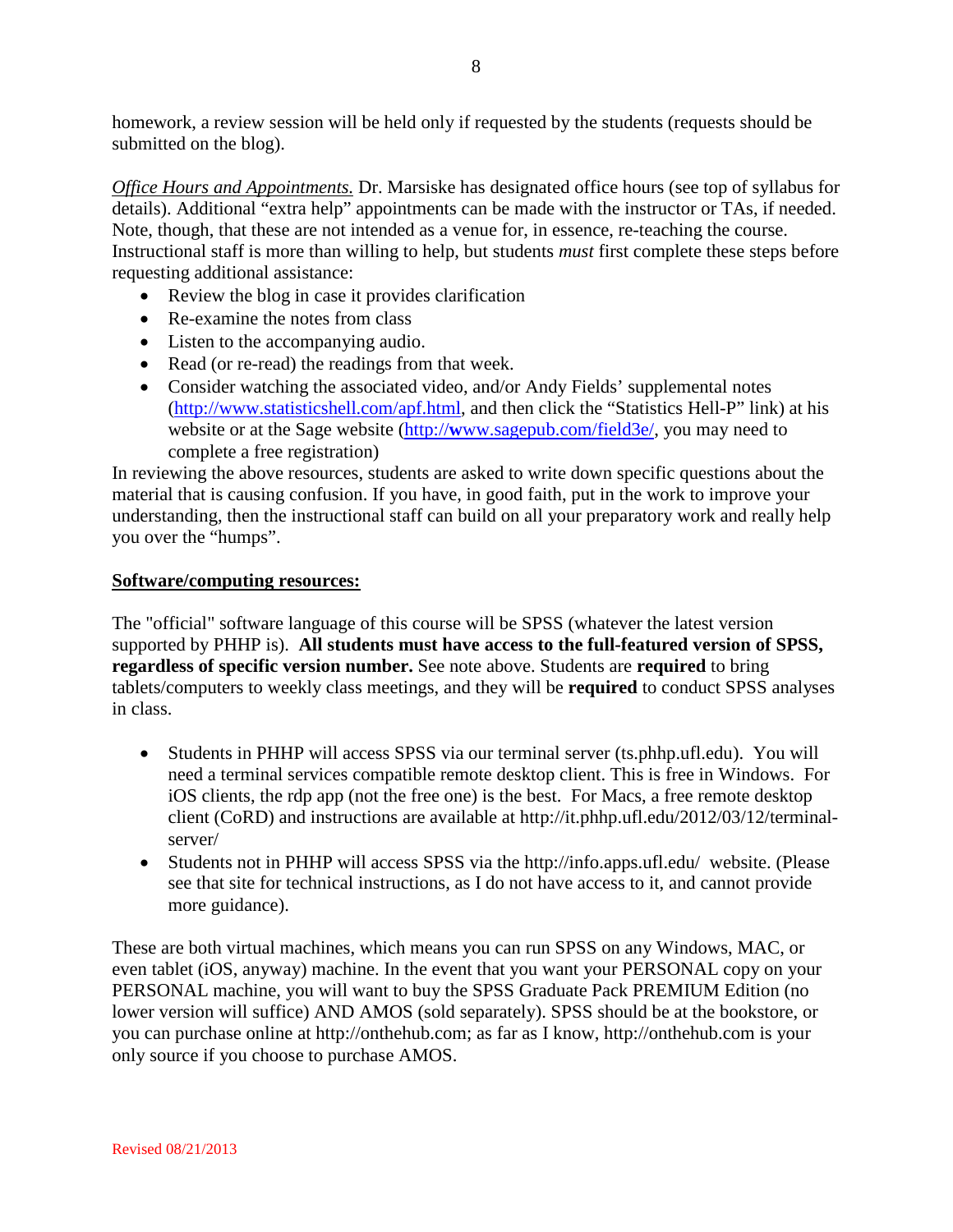All students must also be able to access course materials, which will be distributed electronically as Microsoft PowerPoint, Microsoft Word (Office 2003 and Office 2007; if you have an earlier version of Office, you may need to install the free "Compatibility Pack"), or Adobe Acrobat files. In the first class, all students will complete an e-mail register; students are responsible for updating the instructor on e-mail changes throughout the term. **All** class materials will be distributed by e-mail or Sakai site, so regular and frequent checking is a necessity.

For those wishing not to print course notes, students are welcome to bring their laptops to class, although distracted behavior (e.g., web-surfing during class) is strongly discouraged.

**University's Honesty Policy**: (cheating and use of copyrighted materials)

*Academic Integrity* – **Students are espected to act in accordance with the University of Florida policy on academic integrity (see Student Conduct code, the Graduate Student Handbook, or this web site for more details:**  [www.dso.ufl.edu/judicial/procedures/academicguide.php\)](http://www.dso.ufl.edu/judicial/procedures/academicguide.php).

**Cheating, lying, misrepresentation, or plagiarism in any form is unacceptable and inexcusable behavior.**

> *"We, the members of the University of Florida community, pledge to hold ourselves and our peers to the highest standards of honesty and integrity."*

On all work submitted for credit by students at the University of Florida, the following pledge is either required or implied:

# **"On my honor, I have neither given nor received unauthorized aid in doing this assignment."**

It is desirable and expected that take home assignments will stimulate conversation among classmates, and that classmates may actually mentor one another in the work. Students are also likely to discuss elements of the assignment with the instructor. **It is expected that submitted work will** *solely* **reflect the student's own efforts. Students are expected not to collaborate** in running analyses, writing answers, or interpreting results. The TAs and instructor will regularly check for "unusual congruence" in answers and will discuss concerning instances with students involved. Where collaboration has been found, a zero grade will be assigned. **For further clarification, please see the "Acceptable Collaboration" appendix to this syllabus! Rules will be strictly enforced.**

*Copyright policy:* The University of Florida policy on copyright states: "Copyright permission should not be required of instructors in the following circumstances:

1) A single copy of an article, chapter, or poem is on reserve for only *one semester*.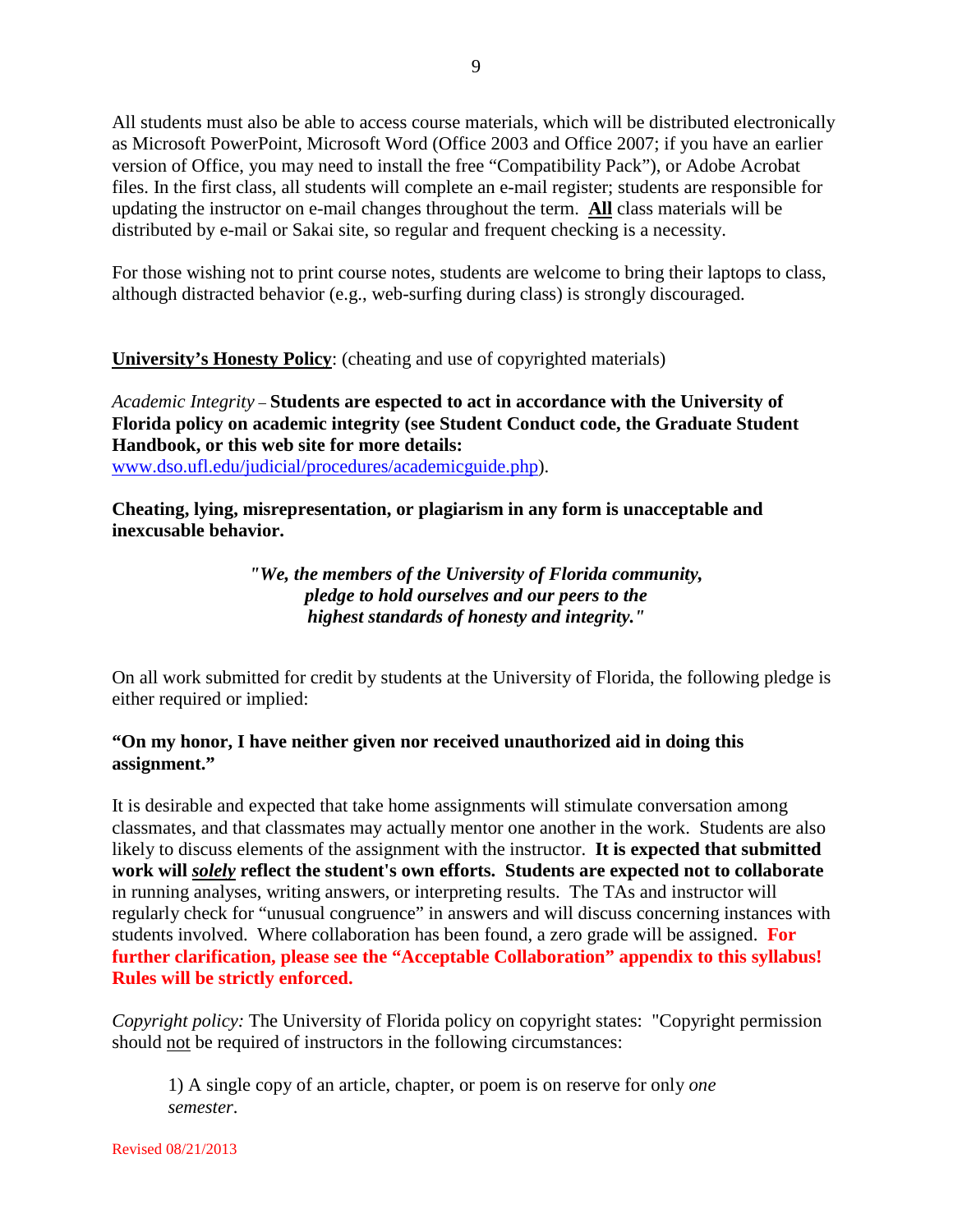2) A reasonable number of copies of an article, chapter, or poem are placed on reserve for only *one semester*. "Reasonable" is determined by an assessment of the number of students assigned the reading, the difficulty of the reading, and the time frame allowed for completion of the reading. This should normally not exceed 6 copies, although up to one copy for every 15 students may be accepted if space is available in the reserve area and the above criteria are met."

Article and material distribution for this class will be discussed in the first class meeting.

# **Class Attendance**:

It is the expectation of the faculty in Clinical and Health Psychology, and Psychology, that all students attend all classes. Students are expected to be present for all classes, since much material will be covered only once in class. Weekly in-class meetings will generally require inclass submissions of material…this can only be done in class, and during class time. Thus, **physical attendance is required**.

As a matter of mutual courtesy, please let the instructor know when you're going to be late, when you're going to miss class, or if you need to leave early. Please try to do any of these as little as possible. Students who have extraordinary circumstances preventing attendance, or who must leave early, should explain these circumstances to the course instructor prior to the scheduled class, or as soon as possible thereafter. The instructor will then make an effort to accommodate reasonable requests. If you must miss a class, please request notes from your classmates about the exercises/discussion you missed.

#### **Make-up Exams or Other Work**:

*Extra credit* - No planned opportunities for extra credit exist in this course.

*General policy on missed work* - It is expected that no students will miss any assignments or inclass tests/exams. **No make-ups will be possible**.

With regard to missing or incomplete assignments, the following policies apply:

- Graders will not contact you about missing or incomplete assignments. **It is your responsibility** to check that the *correct* assignment has been submitted to e-learning on time.
- The late policy below applies ONLY to homework. In-class exercises (which are graded on a submitted/non-submitted basis) may NOT be turned in late, and will be assigned a grade of zero if missed.
- **It may be possible to avoid a late penalty IF YOU CONTACT THE INSTRUCTOR AT LEAST 24 HOURS IN ADVANCE.** You should email both Dr. Marsiske and your teaching assistant, and explain what issue (e.g., bereavement, illness) necessitates lateness. In some cases, documentation may be requested. If a lateness allowance is agreed to, this applies to a single assignment only. It does not allow you to delay future assignments. Note, conference attendance or doctoral qualifying examinations or thesis/dissertation defenses do not constitute valid lateness excuses.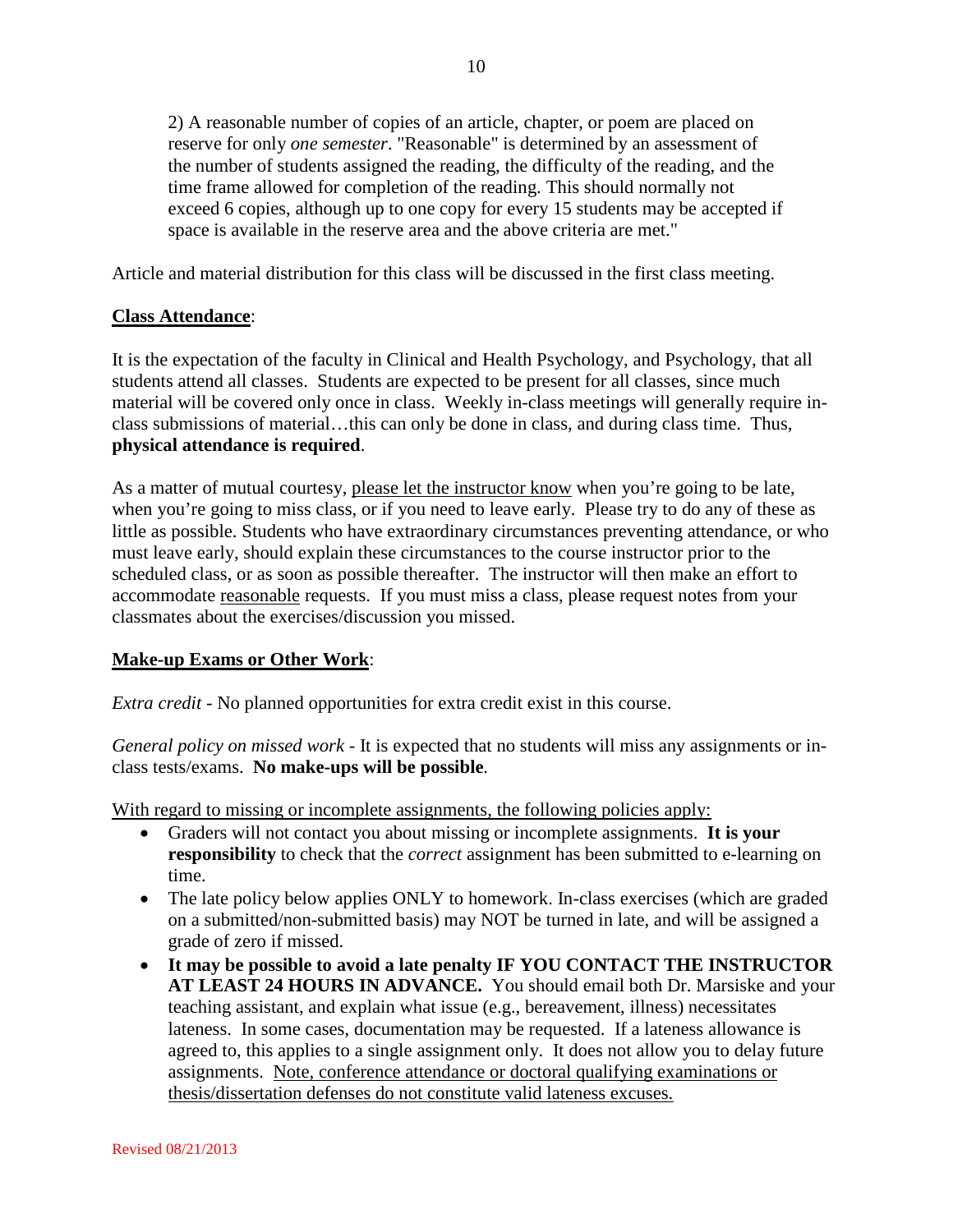• If your assignment is late, you will lose 10% each day. Thus, if an assignment is worth 30 points, you will lose 3 points for each late day. "Late" begins one minute after the due time (e.g., an assignment due at 8:34 am is considered late at 8:35 am). Penalties are as follows:

| 1 minute to 24 hours late                                  | 10% of maximum deducted from achieved  |
|------------------------------------------------------------|----------------------------------------|
|                                                            | grade                                  |
| $1 day + 1 minute$ late to 48 hours late                   | 20% of maximum deducted from achieved  |
|                                                            | grade                                  |
| $2 \text{ days} + 1 \text{ minute}$ late to 72 hours late  | 30% of maximum deducted from achieved  |
|                                                            | grade                                  |
| $3 \text{ days} + 1 \text{ minute}$ late to 96 hours late  | 40% of maximum deducted from achieved  |
|                                                            | grade                                  |
| $4 \text{ days} + 1 \text{ minute}$ late to 120 hours late | 50% of maximum deducted from achieved  |
|                                                            | grade                                  |
| $5 \text{ days} + 1 \text{ minute}$ late 144 hours late    | 60% of maximum deducted from achieved  |
|                                                            | grade                                  |
| $6 \text{ days} + 1 \text{ minute}$ late 168 hours late    | 70% of maximum deducted from achieved  |
|                                                            | grade                                  |
| $7 \text{ days} + 1 \text{ minute}$ late 192 hours late    | 80% of maximum deducted from achieved  |
|                                                            | grade                                  |
| $8 \text{ days} + 1 \text{ minute}$ late 216 hours         | 90% of maximum deducted from achieved  |
|                                                            | grade                                  |
| $9 \text{ days} + 1 \text{ minute}$ late or later          | 100% of maximum deducted from achieved |
|                                                            | grade                                  |

**NOTE: UPLOADING THE WRONG DOCUMENT IS SAME-AS-LATE**, even if you have documentation that you completed the document on time. **It is your responsibility to verify that you have uploaded the correct document.** (You should open or download your uploaded homeworks and double- or triple-check that you have uploaded the right one).

- o There will be **no** exceptions to this policy.
- o If you have uploaded the wrong document, and e-learning does not allow you to correct this, you should IMMEDIATELY send the correct document to Dr. Marsiske and your teaching assistant via email.
- o If you cannot upload a document due to technical problems (e.g., if e-learning is down), you may e-mail your assignment to Dr. Marsiske and your teaching assistant. The timestamp on your e-mail will serve as the time submitting. In such cases, please upload your assignment to e-learning as well, once the technical issue is resolved.

#### **Accommodations for Students with Disabilities**

If you require classroom accomodation because of a disability, you must first register with the Dean of Students Office [\(http://oss.ufl.edu/\)](http://oss.ufl.edu/). The Dean of Students Office will provide documentation to you, which you then give to the instructor when requesting accommodation. The College is committed to providing reasonable accommodations to assist students in their coursework.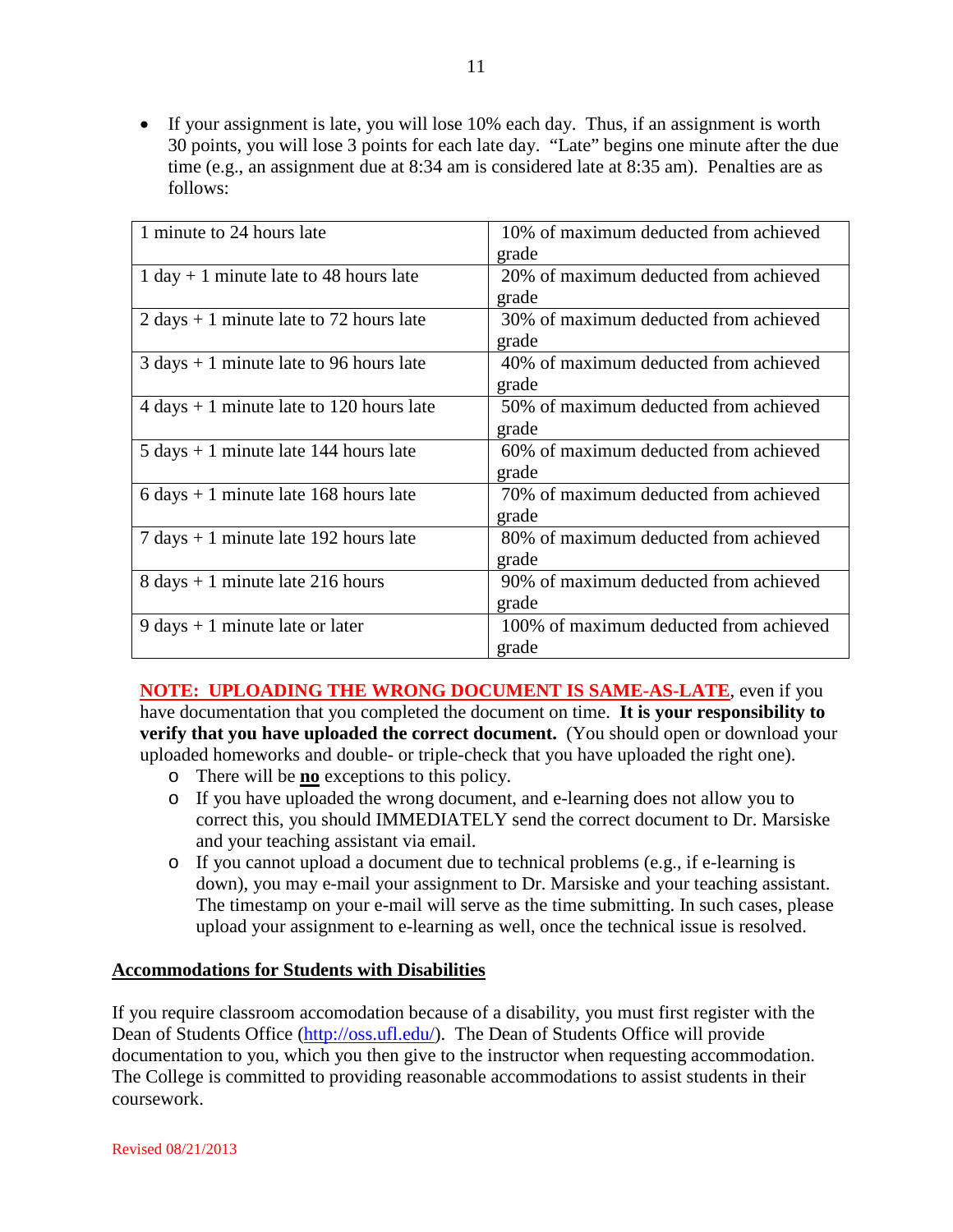### **Counseling and Student Health**

Students may occasionally have personal issues that arise in the course of pursuing higher education or that may interfere with their academic performance. If you find yourself facing problems affecting your coursework, you are encouraged to talk with an instructor and to seek confidential assistance at the University of Florida Counseling Center, 352-392-1575, or Student Mental Health Services, 352-392-1171. Visit their web sites for more information: <http://www.counsel.ufl.edu/> or<http://www.health.ufl.edu/shcc/smhs/index.htm#urgent>

The Student Health Care Center at Shands is a satellite clinic of the main Student Health Care Center located on Fletcher Drive on campus. Student Health at Shands offers a variety of clinical services, including primary care, women's health care, immunizations, mental health care, and pharmacy services. The clinic is located on the second floor of the Dental Tower in the Health Science Center. For more information, contact the clinic at 392-0627 or check out the web site at: [www.health.ufl.edu/shcc](http://www.health.ufl.edu/shcc)

Crisis intervention is always available 24/7 from: Alachua County Crisis Center: (352) 264- 6789.

BUT – *Do not wait until you reach a crisis to come in and talk with us. We have helped many students through stressful situations impacting their academic performance. You are not alone so do not be afraid to ask for assistance*.

#### **Tentative Course Calendar**

**Note: Readings/video recommendations for each week are shown in the table immediately following this calendar**

**Week:** One (8/22) **Topics:** Course introduction, analysis roadmap **Assignment distributed:** none **Assignment due:** none

**Week:** Two (8/27 and 8/29) **Topics:** Hypothetico-deductive cycle, philosophical considerations **Assignment distributed:** none **Assignment due:** none

**Week:** Three (9/3 and 9/5) **Topics:** Threats to internal and external validity, introduction to distributions **Assignment distributed:** 9/5 **Assignment due:** 9/12

**Week:** Four (9/10 and 9/12) **Topics:** Characterizing variation, z-scores, assessing distributions and the impact of loose protocols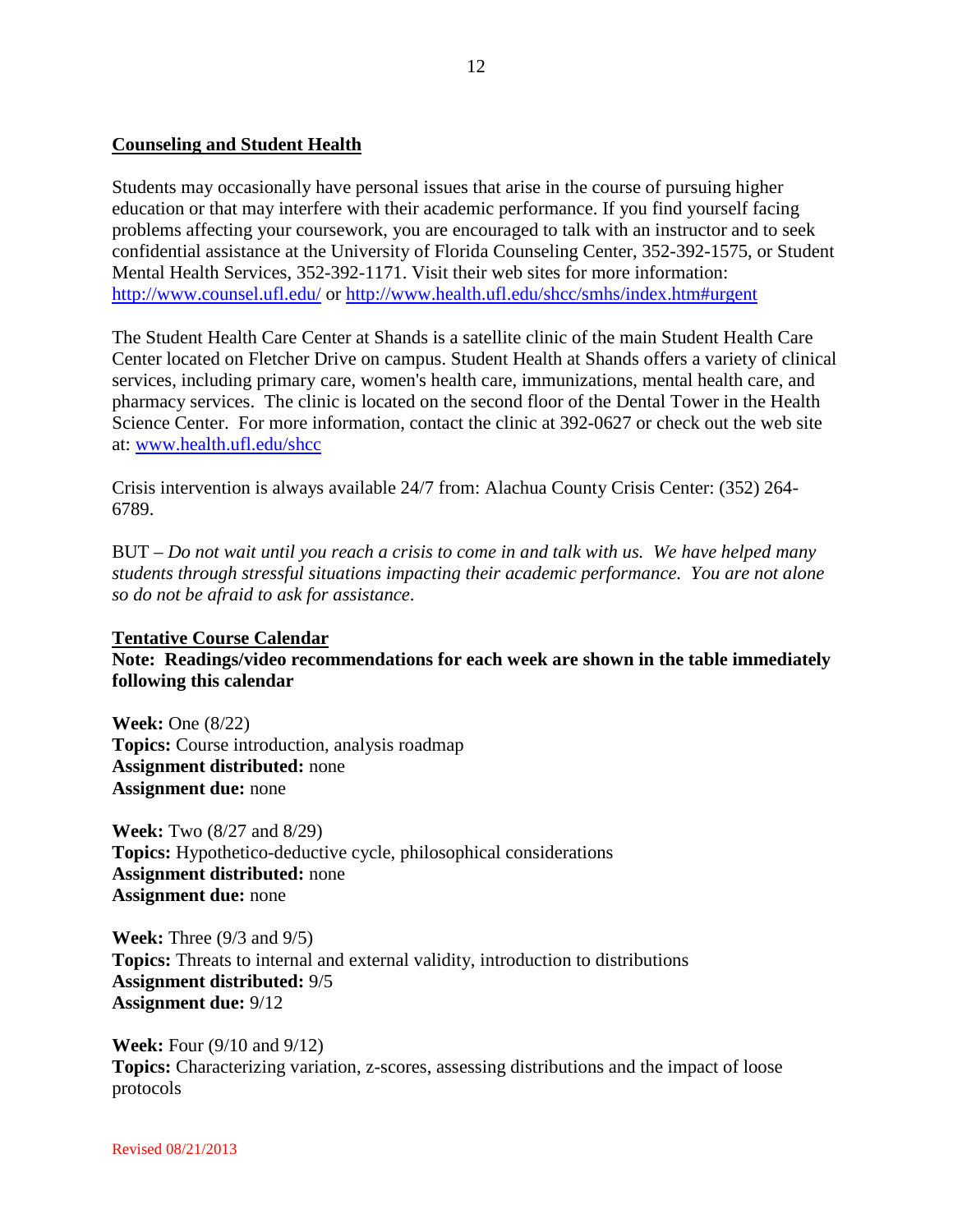**Assignment distributed:** 9/12 **Assignment due:** 9/19

**Week:** Five (9/17 and 9/19) **Topics:** Introduction to inferential testing, Type I and II errors, probability **Assignment distributed:** 9/19 **Assignment due:** 9/26

**Week:** Six (9/24 and 9/26) **Topics:** Assessment of distributions **Assignment distributed:** None **Assignment due:** None

**Week:** Seven (10/1 and 10/3) **Topics:** Normalizing transformations **Assignment distributed:** 10/3 **Assignment due:** 10/10

**Week:** Eight (10/8 and 10/10) **Topics:** confidence intervals of proportions and means, error bars, **Assignment distributed:** None **Assignment due:** None

**Week:** Nine (10/15 and 10/17) **Topics:** standardizing transformations, correlational designs vs. correlational analysis, Winsorizing distributions, **Assignment distributed:** 10/17 **Assignment due:** 10/24

**Week:** Ten (10/22 and 10/24) **Topics:** correlation, multi-collinearity, general linear model, introduction to regression, standardized vs. unstandardized coefficients simple regression, **Assignment distributed:** None **Assignment due:** None

**Week:** Eleven (10/29 and 10/31) **Topics:** part and partial correlation, residuals, sums of squares in regression, suppressor effects, positive r-squared bias, plotting regression lines, **Assignment distributed:** 10/31 **Assignment due:** 11/7

**Week:** Twelve (11/5 and 11/7) **Topics:** non-linear trends , inference testing in regression, dummy coding, product term interactions (moderated regression) and centering, **Assignment distributed:** none **Assignment due:** none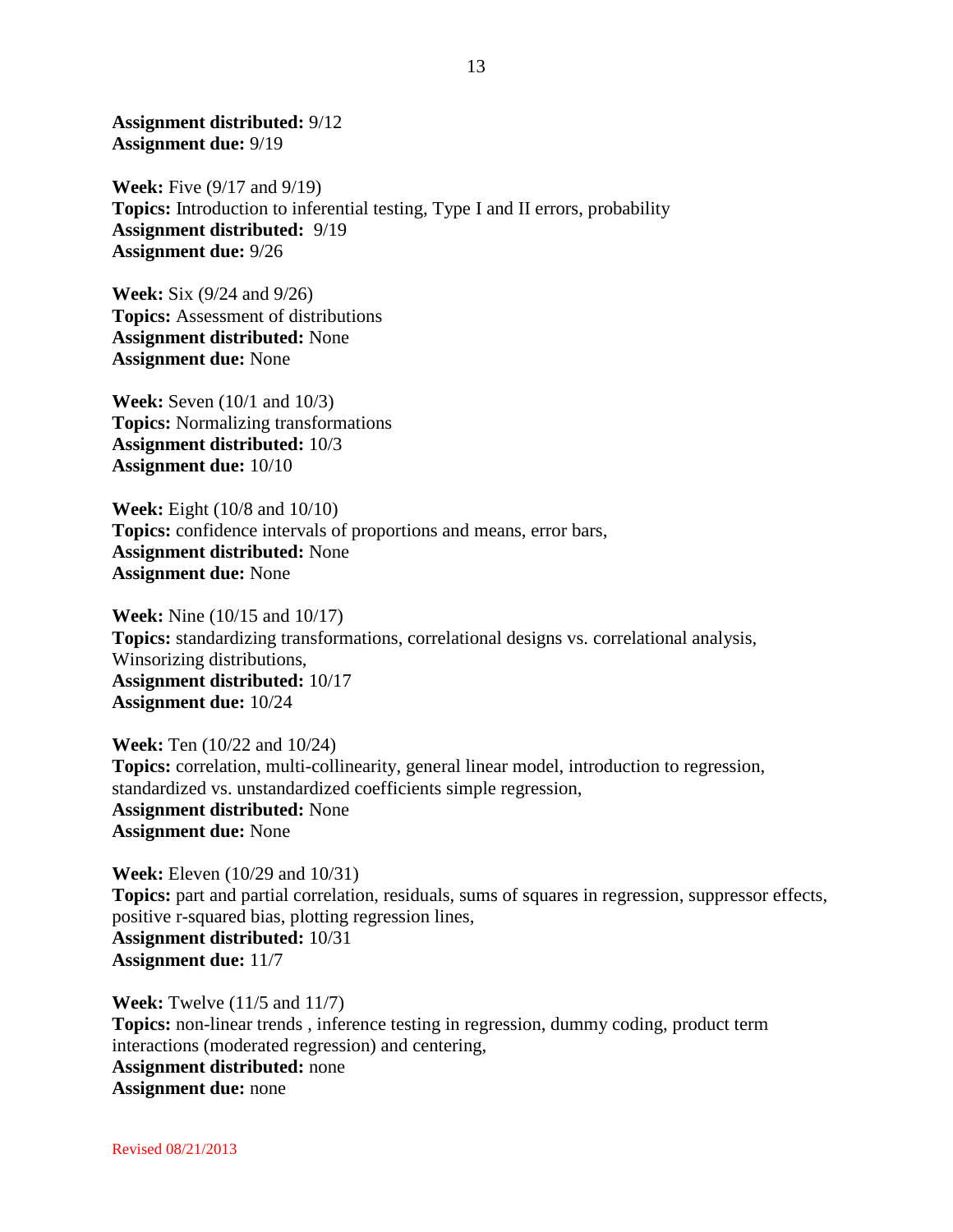**Week:** Thirteen (11/12 and 11/14) **Topics:** hierarchical regressions Stepwise regressions, F-drop tests, **Assignment distributed:** 11/14 **Assignment due:** 11/21

**Week:** Fourteen (11/19 and 11/21; no in-person meeting on  $11/19$  – online only) **Topics:** regression diagnostics and outliers, robust regression **Assignment distributed:** none **Assignment due:** none

Week: Fifteen (11/26; no in-person meeting this week – online only) **Topics:** Mediated regression **Assignment distributed:** 11/26 (note early pre-Thanksgiving Tuesday distribution) **Assignment due:** 12/3 (note Tuesday due date)

**Week:** Sixteen (12/3)

**Topics:** Student questions; this week will be to address student questions in preparation for the exam; there will be no new online content; please come prepared with questions.

Online final exam, Wednesday December 11, 2013, 10 am – 11 am (official UF exam time)

#### **Readings/supplemental materials**

| Course       | Week           | <b>Topic</b>                     | Field          | Other        | <b>AAO</b>                  |
|--------------|----------------|----------------------------------|----------------|--------------|-----------------------------|
|              | 1              | Course introduction, analysis    |                |              |                             |
|              |                | roadmap                          |                |              |                             |
| $\mathbf{1}$ | 2              | Hypothetico-deductive cycle,     | $\mathfrak{D}$ | Kazdin 2, 4  | 14                          |
|              |                | philosophical considerations     |                |              |                             |
| $\mathbf{1}$ | 3              | Threats to internal and external | 3              | Howell 2-3   | $\mathcal{D}_{\mathcal{L}}$ |
|              |                | validity, introduction to        |                |              |                             |
|              |                | distributions                    |                |              |                             |
| 1            | $\overline{4}$ | Characterizing variation, z-     | $\overline{4}$ | Salkind 8    | 3                           |
|              |                | scores, assessing distributions  |                |              |                             |
|              |                | and the impact of loose          |                |              |                             |
|              |                | protocols                        |                |              |                             |
| 1            | 5              | Introduction to inferential      |                | Howell $4-5$ | 4                           |
|              |                | testing, Type I and II errors,   |                |              |                             |
|              |                | probability                      |                |              |                             |
| 1            | 6              | Assessment of distributions      | 5              |              | 18                          |
| 1            | 7              | Normalizing transformations      |                |              |                             |
| 1            | 8              | confidence intervals of          |                | Martella 7,  | 5, 19,                      |
|              |                | proportions and means, error     |                | Kazdin 17,   | 15                          |
|              |                | bars,                            |                |              |                             |
| 1            | $\mathbf{Q}$   | standardizing transformations,   | 7              |              |                             |
|              |                | correlational designs vs.        |                |              |                             |
|              |                | correlational analysis,          |                |              |                             |
| 1            | 10             | correlation, multi-collinearity, | 8              |              |                             |
|              |                | general linear model,            |                |              |                             |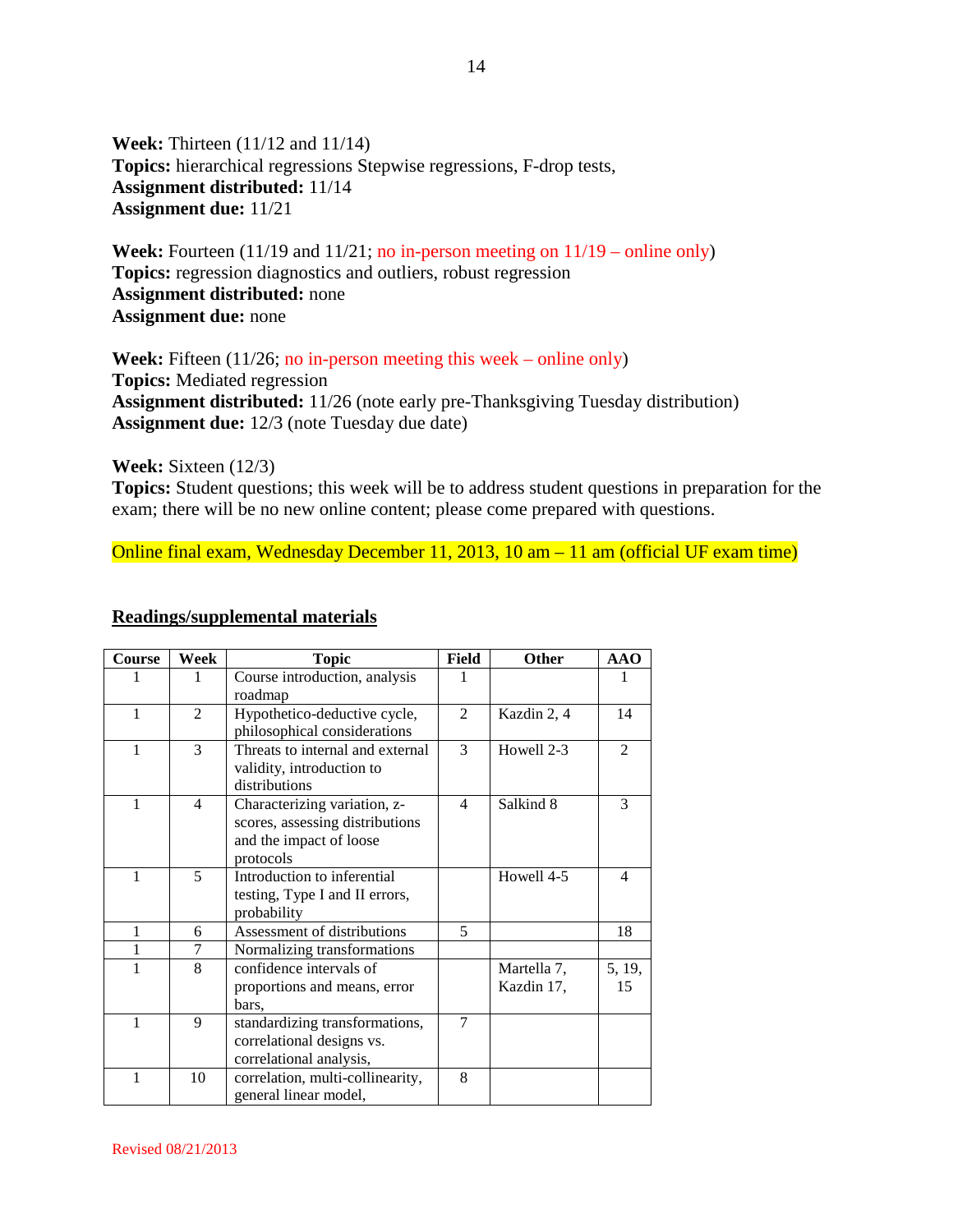| Course       | Week | <b>Topic</b>                    | Field | Other              | <b>AAO</b> |
|--------------|------|---------------------------------|-------|--------------------|------------|
|              |      | introduction to regression,     |       |                    |            |
|              |      | standardized vs.                |       |                    |            |
|              |      | unstandardized coefficients     |       |                    |            |
|              |      | simple regression,              |       |                    |            |
| 1            | 11   | part and partial correlation,   |       | Salkind 13         | 8          |
|              |      | residuals, sums of squares in   |       |                    |            |
|              |      | regression, suppressor effects, |       |                    |            |
|              |      | positive r-squared bias,        |       |                    |            |
|              |      | plotting regression lines,      |       |                    |            |
| 1            | 12   | non-linear trends, inference    | 10    | Licht <sub>2</sub> | 9          |
|              |      | testing in regression, dummy    |       |                    |            |
|              |      | coding, product term            |       |                    |            |
|              |      | interactions (moderated         |       |                    |            |
|              |      | regression) and centering,      |       |                    |            |
| $\mathbf{1}$ | 13   | hierarchical regressions        |       | Hair 4             | 11         |
|              |      | Stepwise regressions, F-drop    |       |                    |            |
|              |      | tests.                          |       |                    |            |
| 1            | 14   | regression diagnostics and      |       |                    | 25         |
|              |      | outliers, robust regression     |       |                    |            |
| 1            | 15   | Mediated regression             |       | Baron &            |            |
|              |      |                                 |       | Kenny (1986),      |            |
|              |      |                                 |       | web links          |            |

# **Note: additional readings will be added throughout the semester**

#### Caveat:

The above schedule and procedures in this course are subject to change in the event of extenuating circumstances. Any changes will be announced *in class*, and the student is personally responsible for obtaining updated information regarding those changes.

Revised 08/21/2013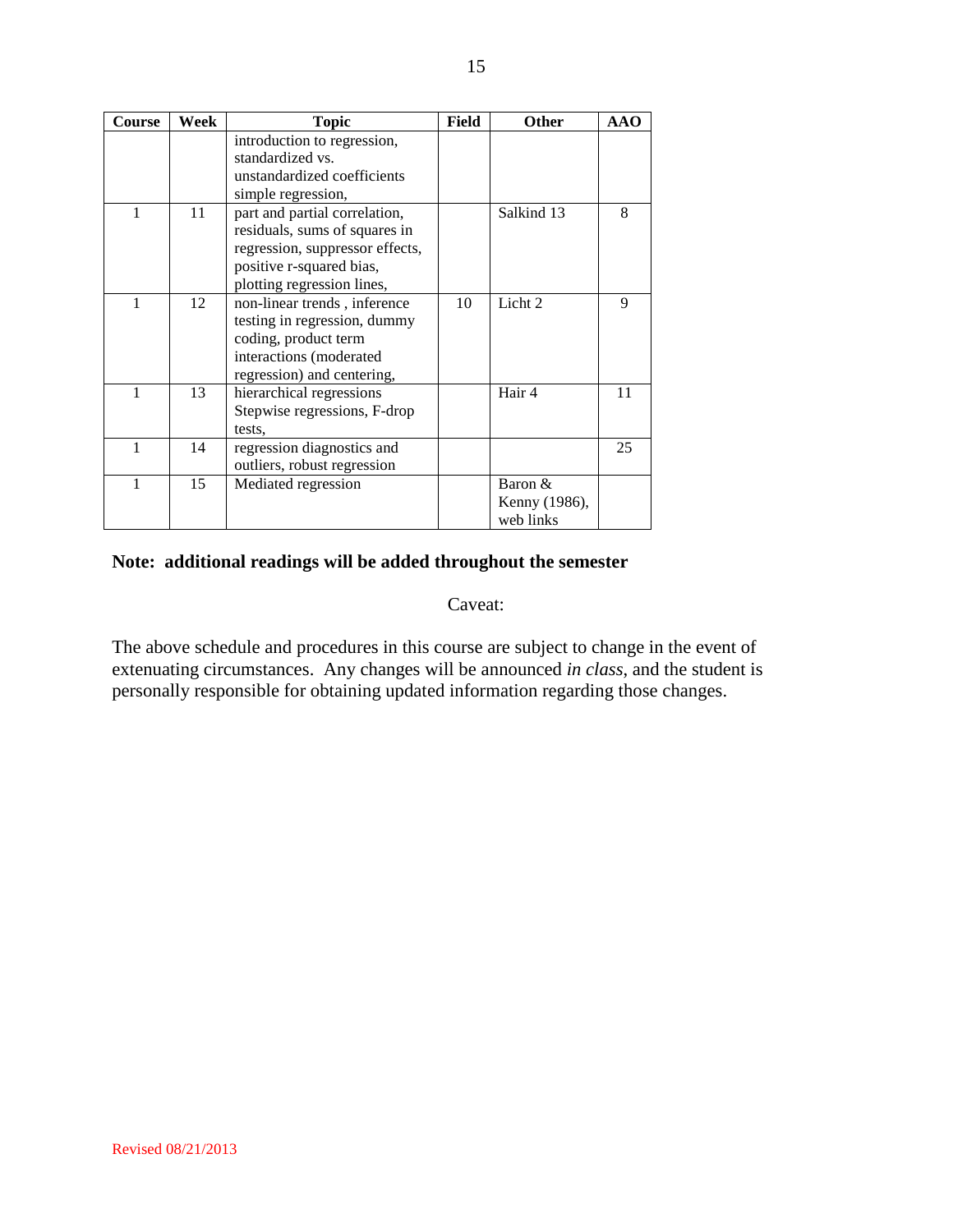# **Appendix: Acceptable Collaboration**

#### On Collaboration

What constitutes acceptable levels of collaboration in this class? Please just treat this as "continuing education". It is here for your reference, but if (after reading this) you feel like you may have gone beyond acceptable and want to discuss it, please get in touch with me or one of the teaching assistants at your convenience.

The short answer about how much collaboration is acceptable is "As specified in the syllabus, and in the UF Honor Code". Let's review those items quickly, and then go a little deeper.

#### ========= 1. UF Honor Code:

A key phrase in this honor code relates to "ambiguity": "It is the responsibility of the student to seek clarification on whether or not use of materials or collaboration or consultation with another person is authorized prior to engaging in any act of such use, collaboration or consultation. If a faculty member has authorized a student to use materials or to collaborate or consult with another person in limited circumstances, the student shall not exceed that authority. If the student wishes to use any materials or collaborate or consult with another person in circumstances to which the authority does not plainly extend, the student shall first ascertain with the faculty member whether the use of materials, collaboration or consultation is authorized. "

http://regulations.ufl.edu/chapter4/4041-2008.pdf

Key phrasing with regard to collaboration:

(a) Plagiarism. A student shall not represent as the student's own work all or any portion of the work of another. Plagiarism includes but is not limited to:

1. Quoting oral or written materials including but not limited to those found on the internet, whether published or unpublished, without proper attribution.

2. Submitting a document or assignment which in whole or in part is identical or substantially identical to a document or assignment not authored by the student.

(b) Unauthorized Use of Materials or Resources ("Cheating"). A student shall not use unauthorized materials or resources in an academic activity. Unauthorized materials or resources shall include:

1. Any paper or project authored by the student and presented by the student for the satisfaction of any academic requirement if the student previously submitted substantially the same paper or project to satisfy an academic requirement and did not receive express authorization to resubmit the paper or project.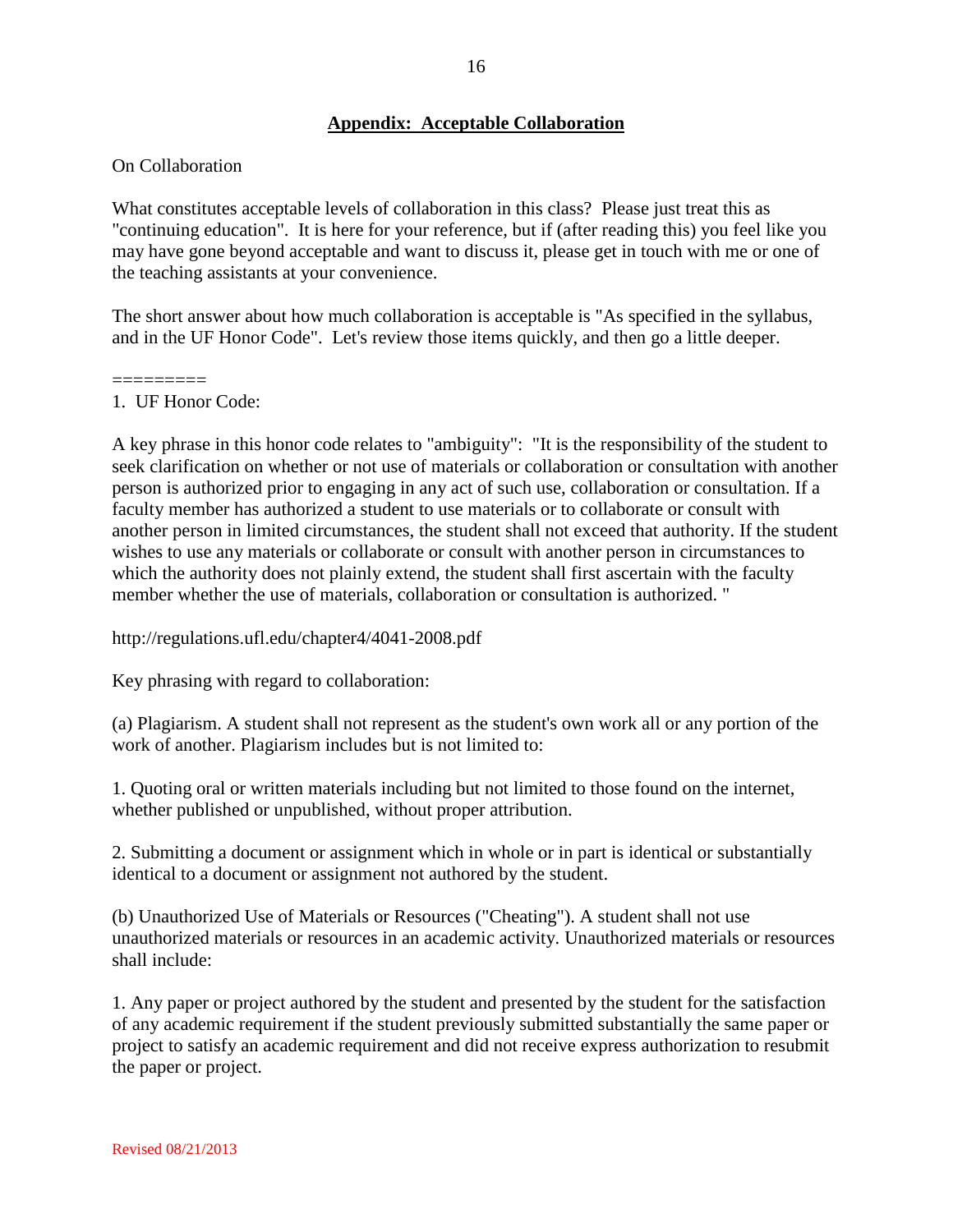2. Any materials or resources prepared by another student and used without the other student's express consent or without proper attribution to the other student.

3. Any materials or resources which the faculty member has notified the student or the class are prohibited.

4. Use of a cheat sheet when not authorized to do so or use of any other resources or materials during an examination, quiz, or other academic activity without the express permission of the faculty member, whether access to such resource or materials is through a cell phone, PDA, other electronic device, or any other means.

(c) Prohibited Collaboration or Consultation. A student shall not collaborate or consult with another person on any academic activity unless the student has the express authorization from the faculty member.

1. Prohibited collaboration or consultation shall include but is not limited to:

a. Collaborating when not authorized to do so on an examination, take-home test, writing project, assignment, or course work.

b. Collaborating or consulting in any other academic or co-curricular activity after receiving notice that such conduct is prohibited.

c. Looking at another student's examination or quiz during the time an examination or quiz is given. Communication by any means during that time, including but not limited to communication through text messaging, telephone, e-mail, other writing or verbally, is prohibited unless expressly authorized.

2. It is the responsibility of the student to seek clarification on whether or not use of materials or collaboration or consultation with another person is authorized prior to engaging in any act of such use, collaboration or consultation. If a faculty member has authorized a student to use materials or to collaborate or consult with another person in limited circumstances, the student shall not exceed that authority. If the student wishes to use any materials or collaborate or consult with another person in circumstances to which the authority does not plainly extend, the student shall first ascertain with the faculty member whether the use of materials, collaboration or consultation is authorized.

"On all work submitted for credit by students at the University of Florida, the following pledge is either required or implied:

"On my honor, I have neither given nor received unauthorized aid in doing this assignment".

<sup>=========</sup> 2. Syllabus:

The syllabus says: